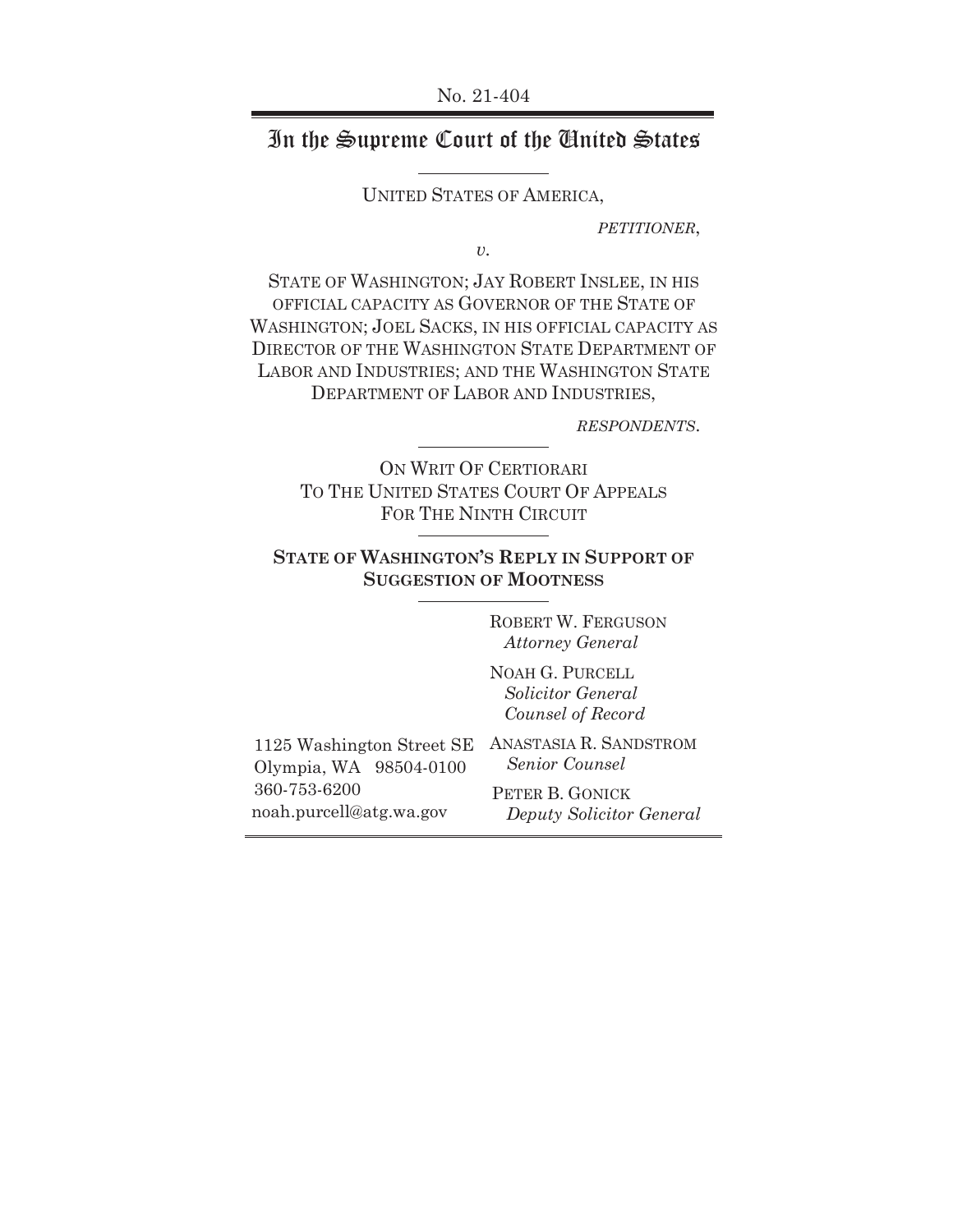# **TABLE OF CONTENTS**

| Even if the Case Is Not Moot, the<br>$\mathbf{B}$<br>Speculative Possibility of an Insignificant<br>Impact from Invalidating the Prior Law |  |
|--------------------------------------------------------------------------------------------------------------------------------------------|--|
|                                                                                                                                            |  |
|                                                                                                                                            |  |

### **ATTACHMENTS**

|--|--|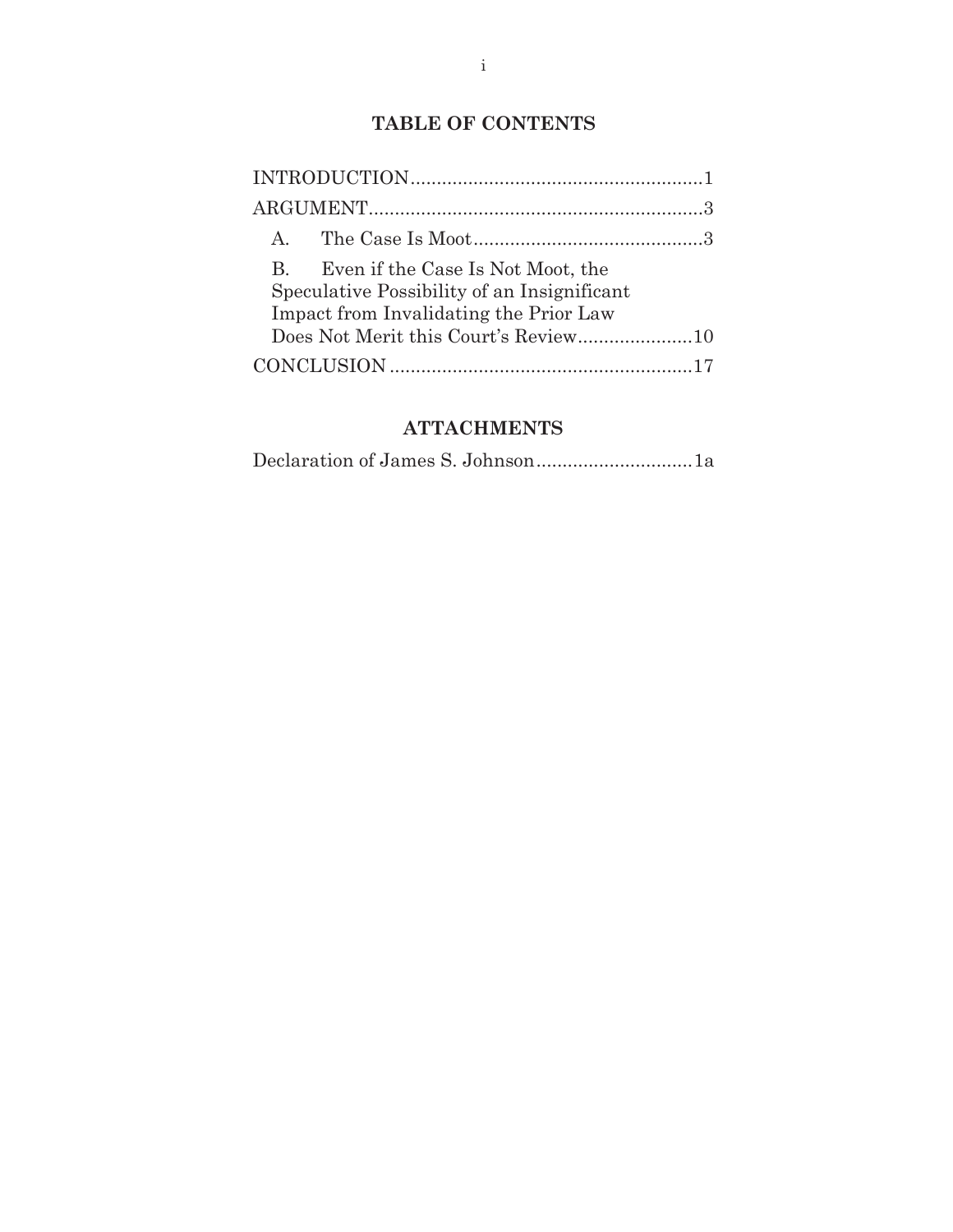# **TABLE OF AUTHORITIES**

### **Cases**

| Ashenbrenner v. Dep't of Lab. & Indus.,                                         |
|---------------------------------------------------------------------------------|
| Chafin v. Chafin,                                                               |
| City of Erie v. Pap's $A.M.$ ,                                                  |
| Davenport v. Washington Educ. Ass'n,                                            |
| Decker v. Northwest Env't Defense Center,                                       |
| Diffenderfer v. Central Baptist Church of<br>Miami, Fla., Inc.,                 |
| Fed'n of Adver. Indus. Representatives, Inc. v.<br>City of Chi.,                |
| Friends of the Earth, Inc. v. Laidlaw<br>$Env't$ Servs. (TOC), Inc.,            |
| Knox v. Service Emps. Int'l Union, Local 1000,                                  |
| Lawrence v. Chater,                                                             |
| Marley v. Dep't of Lab. $&$ Indus.,<br>125 Wash. 2d 533, 886 P.2d 189 (1994) 12 |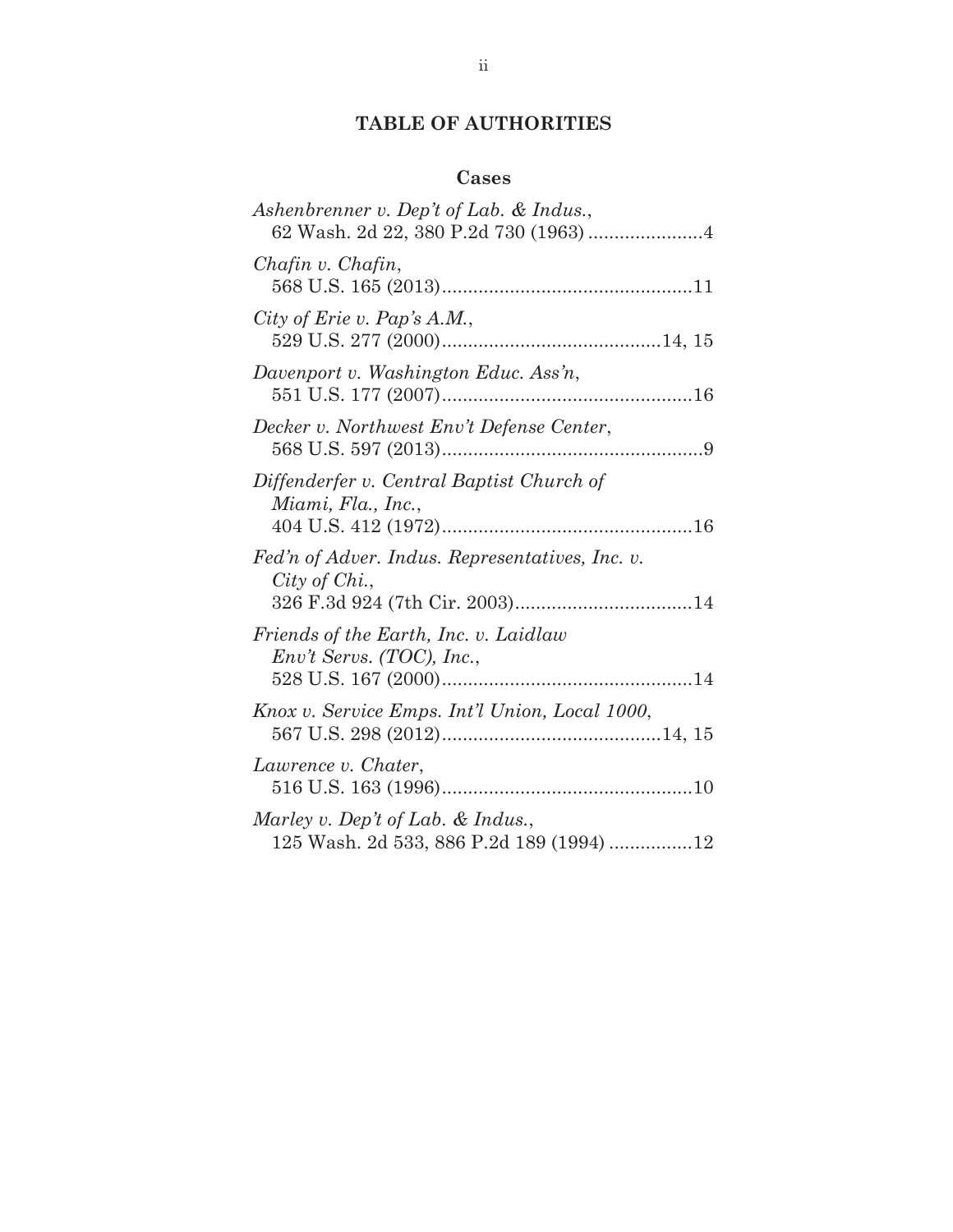| Marquis v. City of Spokane,                                                              |  |
|------------------------------------------------------------------------------------------|--|
| Mission Prod. Holdings, Inc. v. Tempnology, LLC,                                         |  |
| Nat'l Archives & Records Admin. v. Favish,                                               |  |
| New York State Rifle & Pistol Ass'n, Inc. v.<br>City of New York,                        |  |
| North Carolina v. Covington,                                                             |  |
| Northeastern Fla. Chapter of the Associated Gen.<br>Contractors v. City of Jacksonville, |  |
| Zivotofsky v. Clinton,                                                                   |  |
| <b>Statutes</b>                                                                          |  |
| Substitute H R 1723                                                                      |  |

| Substitute H.B. 1723,                         |
|-----------------------------------------------|
|                                               |
| Substitute S.B. 5890,                         |
| Wash. Rev. Code § 51.32.187(1)(b) (2018) 4, 5 |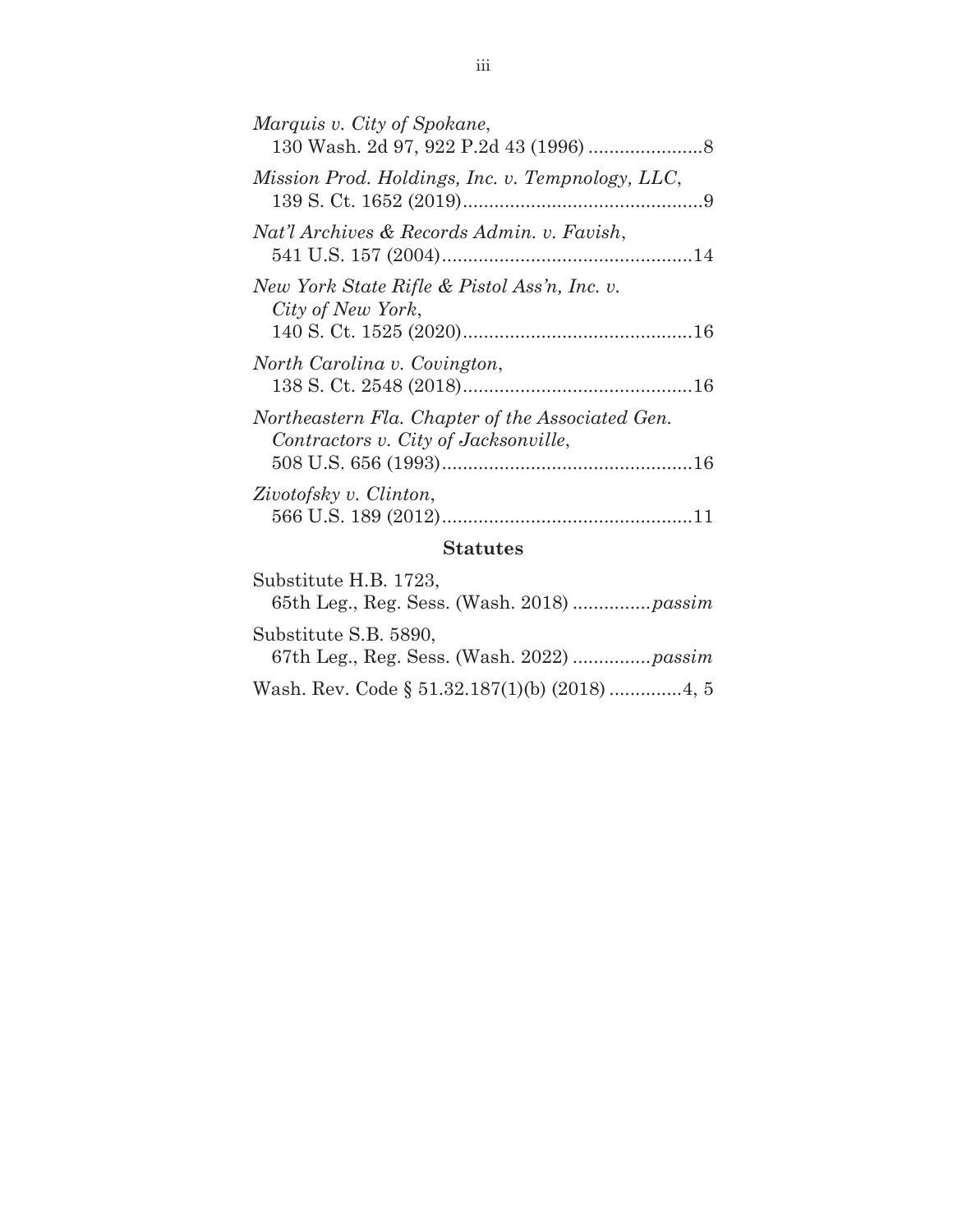## **Other Authorities**

| https://www.hanford.gov/page.cfm/RiverCorridor 5                                                                                                                                                                                                                                                                                                                                                                                |
|---------------------------------------------------------------------------------------------------------------------------------------------------------------------------------------------------------------------------------------------------------------------------------------------------------------------------------------------------------------------------------------------------------------------------------|
| Letter from Doug S. Shoop, Manager, Dep't of<br>Energy (Richland WA), to David R. Einan,<br>Manager, EPA (Richland WA) & Alexandra K.<br>Smith, Nuclear Waste Program Manager, Dep't of<br>Ecology (Richland WA) (Jan. 31, 2019),<br>https://www.hanford.gov/files.cfm/2019_Hanford_L<br>ifecycle Report w-Transmittal Letter.pdf<br>(contains attachment: 2019 Hanford Lifecycle)<br>Scope, Schedule and Cost Report, at pages |
| Senate Bill Report: SSB 5890 (Feb. 12, 2022),<br>9                                                                                                                                                                                                                                                                                                                                                                              |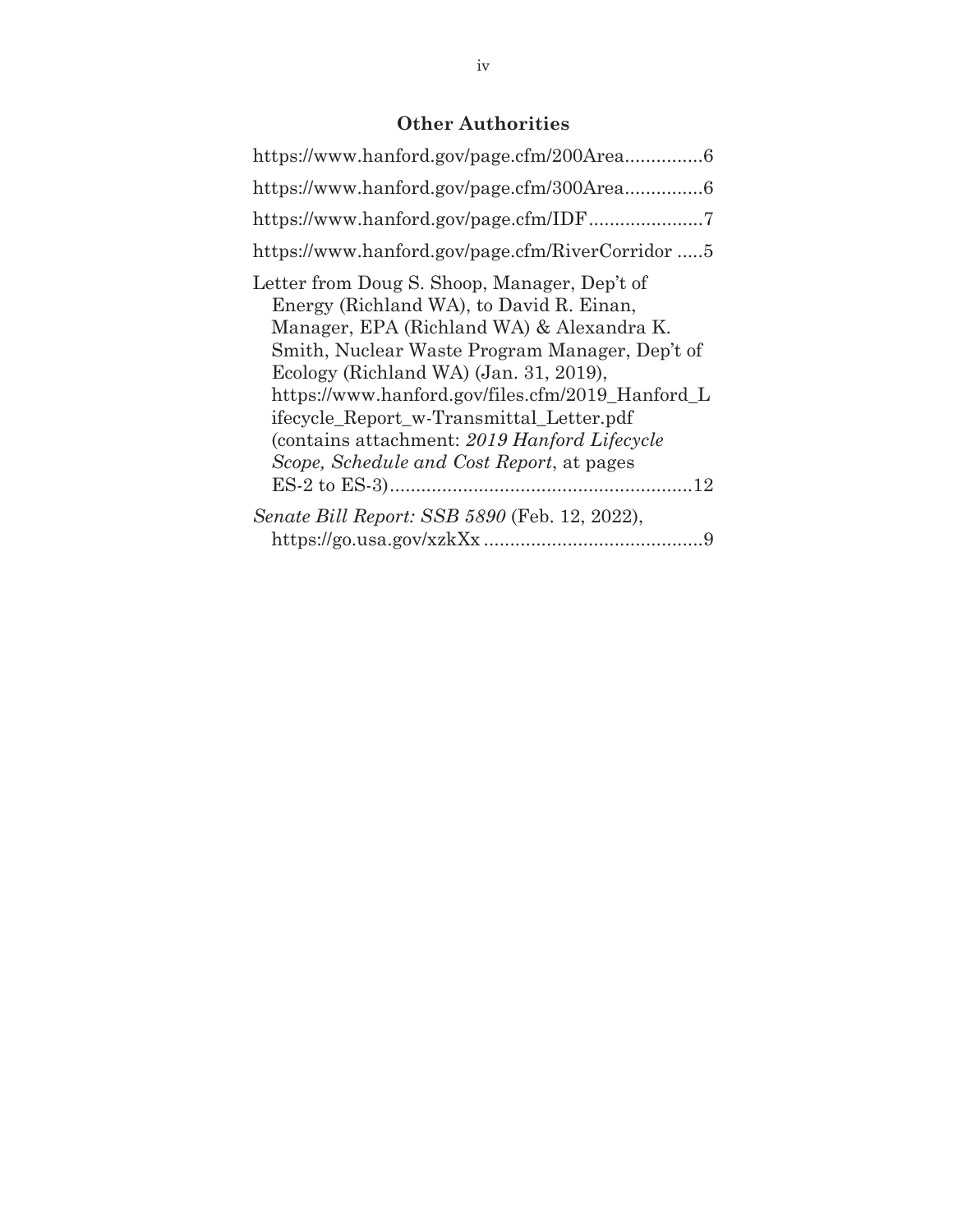#### **INTRODUCTION**

The Government asks this Court to review merits briefing, hear argument, and issue an opinion addressing a question presented that is entirely hypothetical and will have no measurable impact. The Court should reject that request. This case is moot, but even if it were technically not, prudential considerations would counsel strongly against this Court needlessly issuing a constitutional ruling.

This Court granted certiorari to decide whether a Washington workers' compensation law "that applie[d] exclusively to federal contract workers who perform services at a specified federal facility is barred by principles of intergovernmental immunity . . . ." Pet. (I); U.S. Br. (I). Washington was the only State with such a law, and Washington has repealed and replaced it with a law that takes a "completely different" approach, as the Government concedes. Opp. Suggestion Mootness 13. The Government agrees that if there are any legal concerns with the new law, they should not be resolved here, because they "raise different issues and require development of a different record." *Id.* at 17. Thus, if the Court were to hear argument and uphold or strike down Washington's prior law, it would have no impact on Washington's revised law or any other state law in the country.

The Government nonetheless argues that the case is not moot because some claims filed under the old law remain pending, and they say it is unclear whether the same claims would be allowed under the new law. But there are fewer than 100 such claims, and only a tortured reading of the new statute would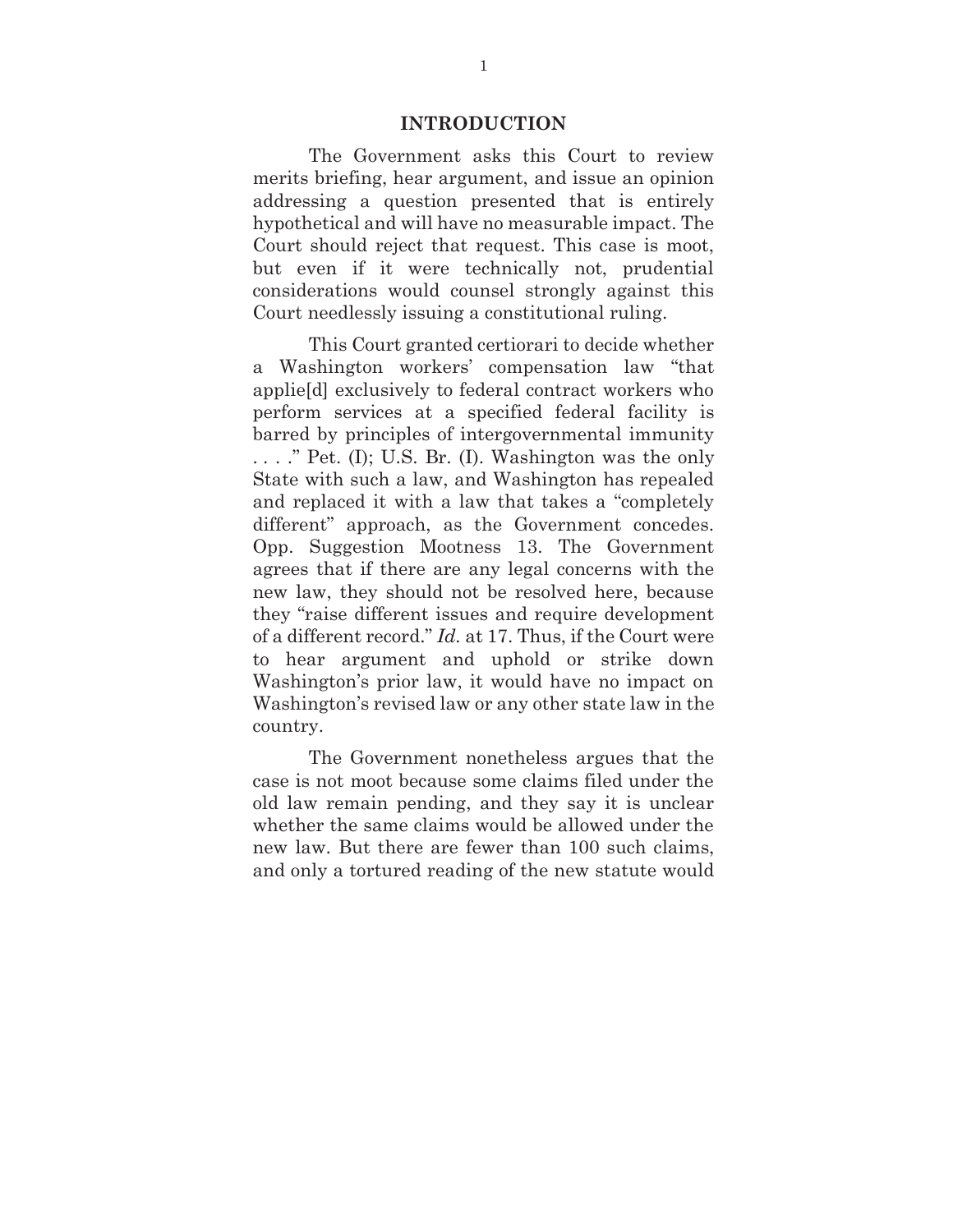preclude its application to claims allowed under the old one. Respondents here include the state agency charged with implementing the statute, the Department of Labor and Industries, which proposed the revised statutory language. It is fanciful to think that a state court would reject a state agency's compelling interpretation of a statute that the agency drafted and implements.

Even if the case were not technically moot because of the remote possibility that a Washington court would adopt the Government's strained reading of the statute, prudential considerations counsel against this Court's review. Fewer than 100 claims remain pending under the old statute, and at most a tiny fraction would be affected by the Government's untenable interpretation. Even a generous estimate of its potential savings in this implausible hypothetical would be less than it spends daily on the Hanford project.

Although the Government concedes that it would be "reasonable" for the Court to vacate the decision below and remand on prudential grounds, Opp. Suggestion Mootness 10, 18, it urges the Court not to do so based on "the Court's 'interest in preventing litigants from attempting to manipulate the Court's jurisdiction to insulate a favorable decision from review.'" *Id.* at 3 (quoting *City of Erie v. Pap's A. M.*, 529 U.S. 277, 288 (2000)). But Washington is not manipulating the Court's jurisdiction to insulate a favorable decision from review. Whether on mootness or prudential grounds, the State is *asking* this Court to vacate the lower court's favorable decision and dismiss or remand the case. No "favorable decision" would survive. And the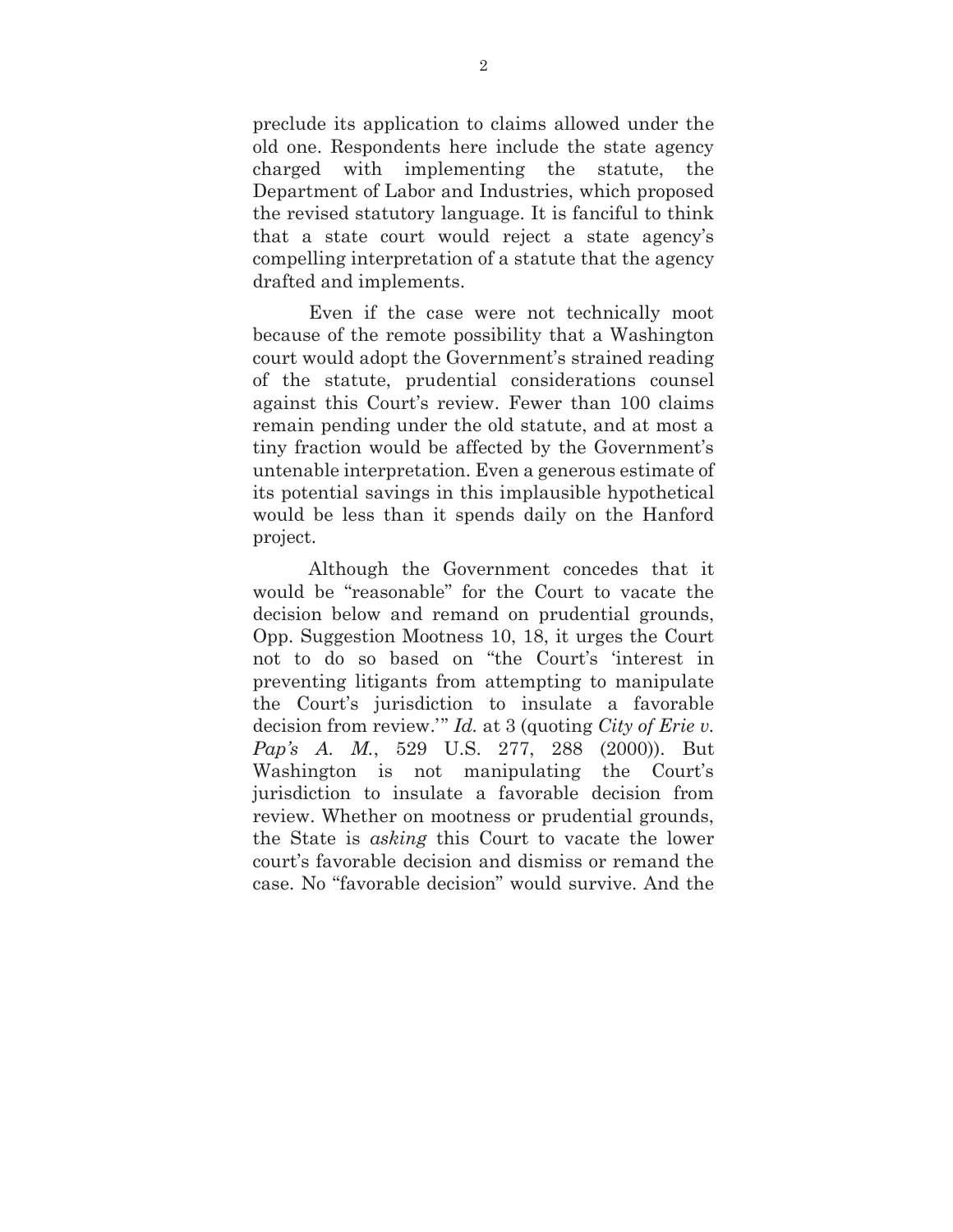State did not amend its law to manipulate this Court. Throughout this case, the Government has argued that if Washington's law applied more broadly, it would be perfectly legal, but the Government maintained that Washington would never adopt such a broader law because of the costs it would impose on the State and private parties. Washington's legislature has now adopted just such a broader law, refuting the Government's false claim and addressing its stated concern. This Court presumes good faith when a State government goes through the process of enacting a new law, and that presumption is warranted here.

In short, deciding this case would not resolve the constitutionality of any State's law or have any practical impact. The Court should dismiss as moot and vacate the lower court decisions, or vacate and remand on prudential grounds.

#### **ARGUMENT**

#### **A. The Case Is Moot**

The United States does not dispute that its request for injunctive relief as to Washington's former law, House Bill 1723, is now moot because Washington has substantially revised its statute. And the Government agrees that this Court should not review, in the first instance, the legality of Washington's revised law, Senate Bill 5890. *See* Opp. Suggestion Mootness 17 ("[W]e agree with respondents that '[t]his Court should not evaluate Washington's new law in the first instance.'") (quoting Suggestion Mootness Br. 2). The Government argues, however, that it may still obtain some financial benefit if the Court rules on the validity of H.B. 1723,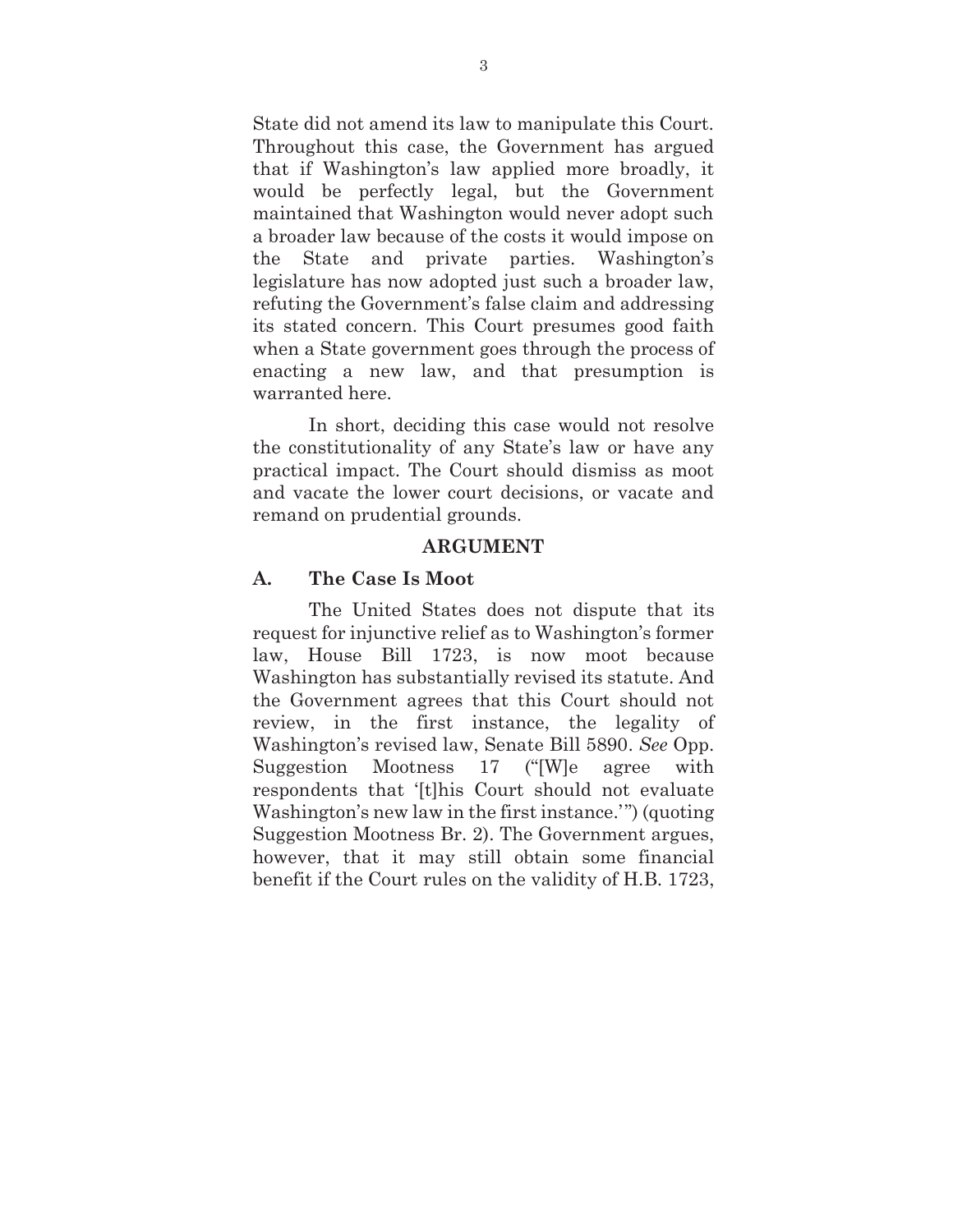because there may be some "relatively low" number of claims that were allowed under H.B. 1723 but would be denied under S.B. 5890. *Id.* at 14.1 This argument is legally and factually unsupportable.

No one whose claim was allowed under the prior statute, H.B. 1723, is excluded under the new statute. H.B. 1723 defined covered workers as anyone who "engaged in the performance of work, either directly or indirectly, for the United States," who worked at certain specified locations within Hanford: "the two hundred east, two hundred west, three hundred area, environmental restoration disposal facility site, central plateau, or the river corridor locations." Former Wash. Rev. Code § 51.32.187(1)(b) (2018). The revised statute, meanwhile, defines covered workers as anyone working at a "Radiological hazardous waste facility," defined as "any structure and its lands where high-level radioactive waste as defined by 33 U.S.C. Sec. 1402 or mixed waste as defined by [Wash. Admin. Code §] 173-303-040 is stored or disposed of, except for [certain] military installations." S.S.B. 5890 § 1(1)(b).

The Government claims that S.B. 5890 may narrow application of the presumption because "[i]t is far from clear that every portion of the sprawling, 560-square-mile Hanford site where federal contract

 $\overline{a}$ 

<sup>1</sup> Although Washington normally applies the law in effect at the date of injury, this rule does not apply when the statute shows an intent to apply the law retroactively. *Ashenbrenner v. Dep't of Lab. & Indus.*, 62 Wash. 2d 22, 380 P.2d 730, 732 (1963). S.B. 5890 has such an intent. S.S.B. 5890 § 1(5)(b), (c). Therefore, even if H.B. 1723 were invalidated, the same claims could be made under S.B. 5890.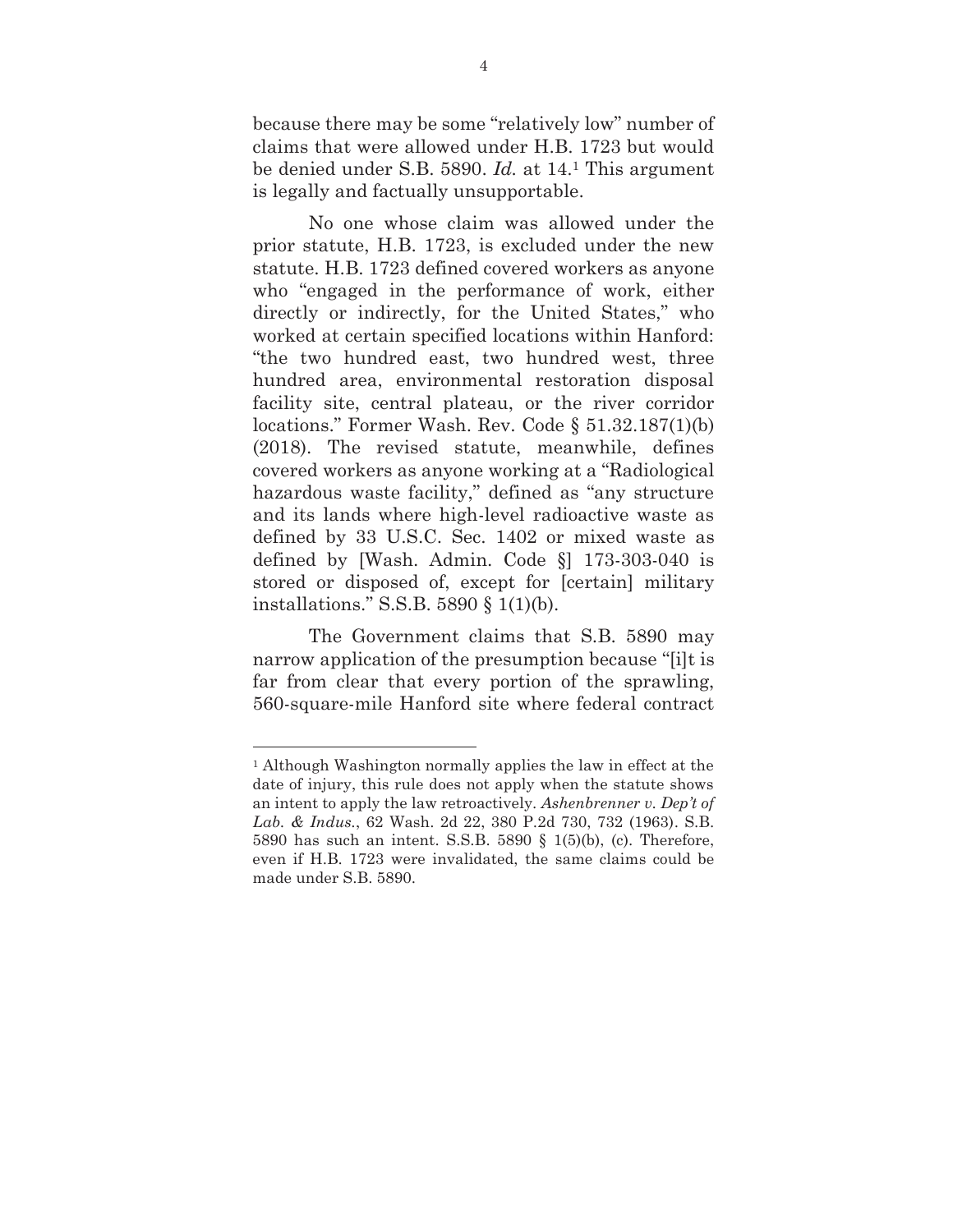workers have been stationed falls within the ordinary meaning of 'any structure and its lands where' the specified forms of dangerous waste are 'stored or disposed of.'" Opp. Suggestion Mootness 13. This argument reflects a profound misunderstanding of the relevant statutes and the extent of the contamination at Hanford.

To begin with, the prior law did not actually apply to "every portion of the sprawling, 560-squaremile Hanford site where federal contract workers have been stationed." *Id.* Rather, it applied to workers at "the two hundred east, two hundred west, three hundred area, environmental restoration disposal facility site, central plateau, or the river corridor locations" within Hanford. Former Wash. Rev. Code § 51.32.187(1)(b) (2018); *see also* U.S. Br. App. 7a (map showing areas of Hanford site covered by H.B. 1723). Working at any of these areas would obviously qualify as working at a "Radiological hazardous waste facility" under S.B. 5890 because they all are home to a multitude of structures and lands where radioactive waste has been stored or disposed. For example, the "river corridor" portion of Hanford contains "more than 1,000 structures which must be removed" and "more than 760 solid and liquid waste sites."2 This includes nine mothballed nuclear reactors, all of which "remain highly radioactive," "dozens of support and auxiliary buildings" for each reactor, and "[l]arge sites with buried wastes . . . found at each reactor area, along with sites where contaminated liquids were deposited onto the ground

 $\overline{a}$ 

<sup>2</sup> https://www.hanford.gov/page.cfm/RiverCorridor.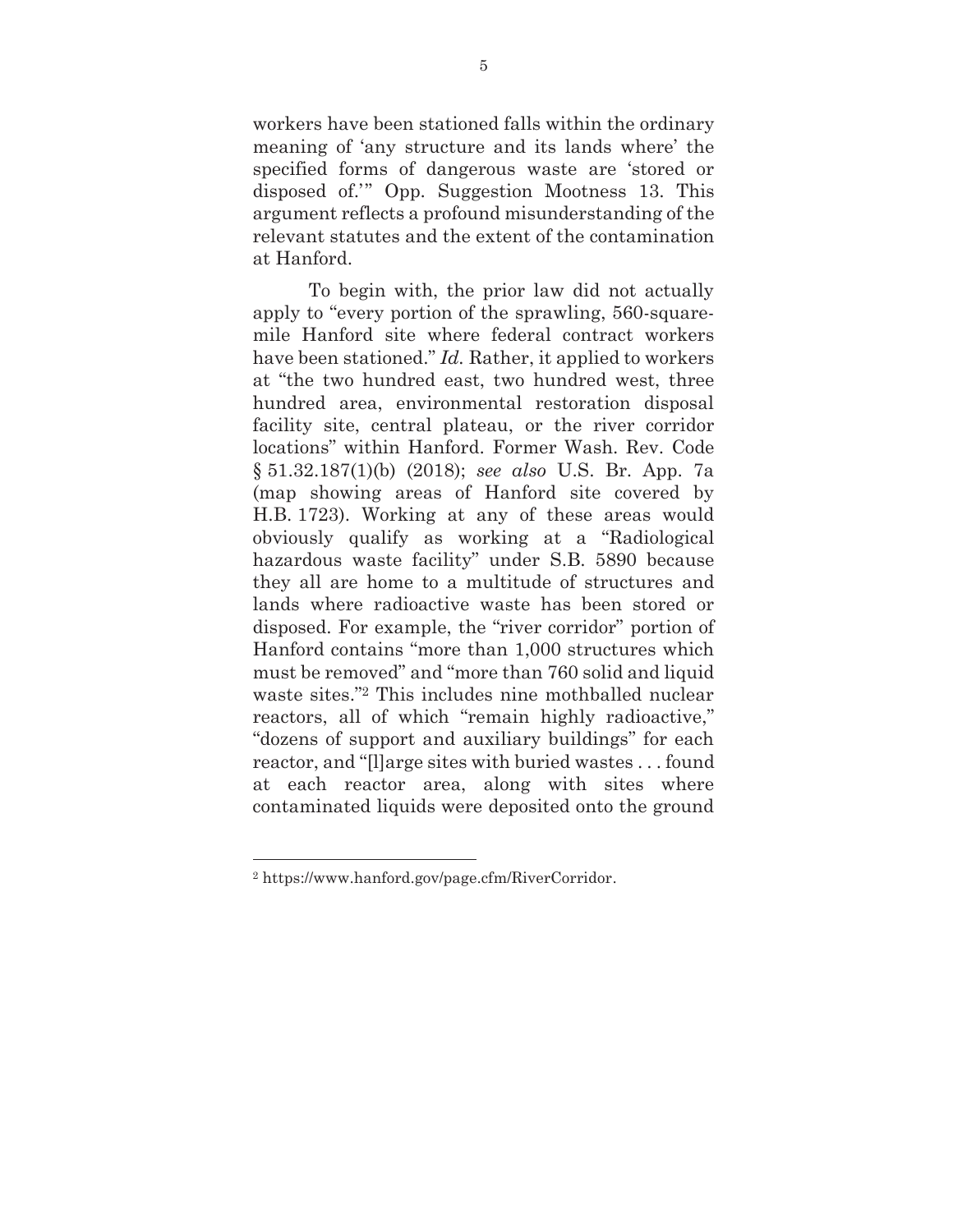or leaked from temporary storage."3 Similarly, the "three hundred area" was home to "six small scale nuclear reactors," was used to process "hundreds of thousands of tons of raw uranium," and today "presents unique challenges to workers involved in decommissioning, deactivating, decontaminating, and demolishing the *hundreds* of facilities in the complex."4 The area is also dotted with burial grounds for highly contaminated solid and liquid wastes, but records of exactly what was dumped and where are "spotty."5 The remaining specified areas, the "two hundred east," "two hundred west," and "Environmental Restoration Disposal Facility" site, are all contained within the "central plateau," which is home to "[h]undreds of solid waste sites."6 This area includes "177 underground storage tanks spread out into eighteen groups of tanks called tank farms," "a massive landfill that . . . accepts materials that come from building demolition projects and solid waste burial ground excavations at Hanford," and "hundreds of other facilities and structures," many of which "were critical to the processing of plutonium."7 The notion that any of these areas covered under the prior law would be excluded from coverage under S.B. 5890 is fanciful at best.

The example the Government offers to support its argument only proves how deeply flawed its claim

 $\overline{a}$ 

6 https://www.hanford.gov/page.cfm/200Area.

<sup>7</sup> *Id.*

<sup>3</sup> *Id.*

<sup>4</sup> https://www.hanford.gov/page.cfm/300Area (emphasis added).

<sup>5</sup> *Id.*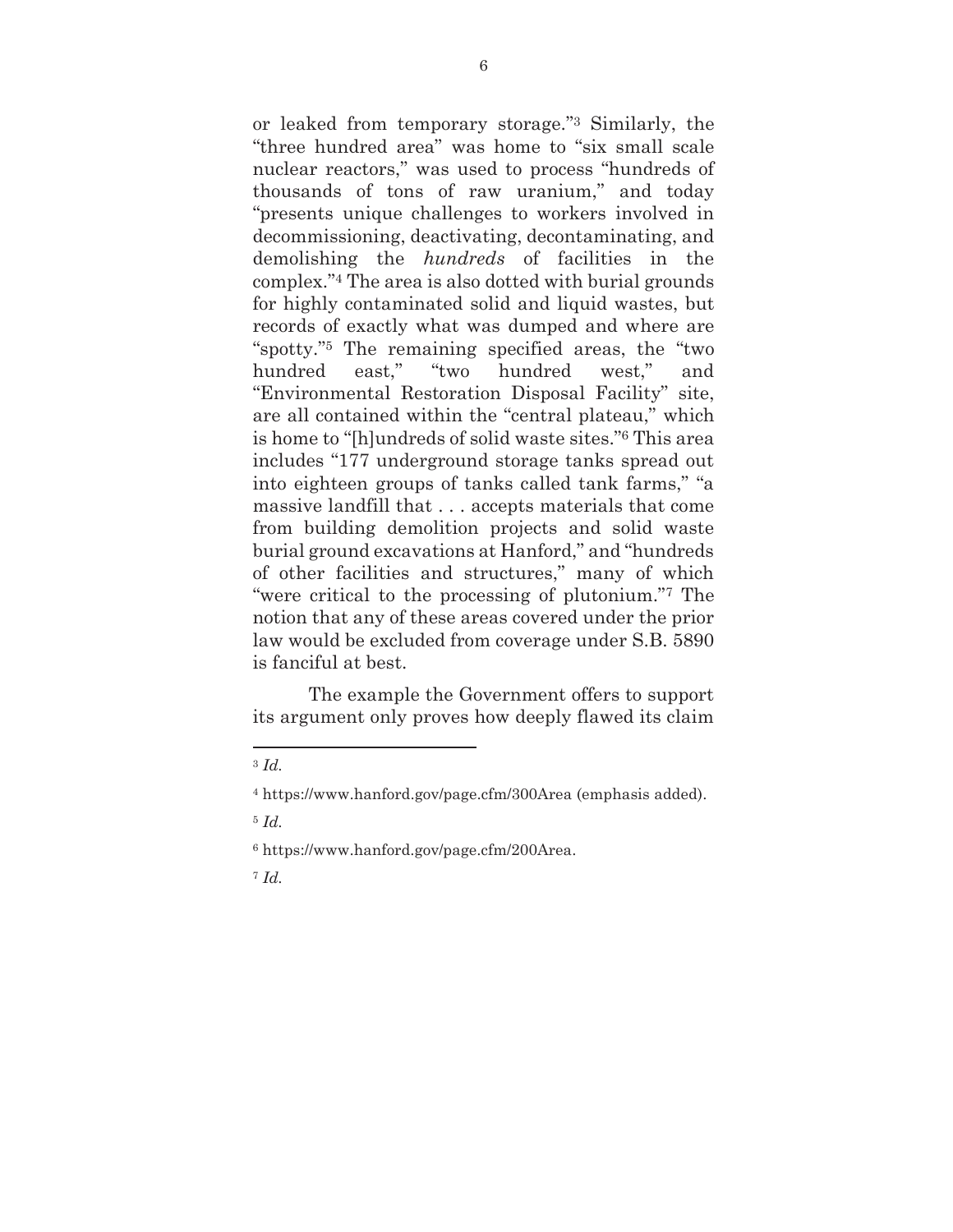is. The Government contends that "the large wastetreatment-and-immobilization facility currently being constructed at the center of the site—fall[s] outside the most natural understanding of a 'structure and its lands' where the specified forms of waste are 'stored or disposed of.'" Opp. Suggestion Mootness 13-14. But this facility is directly adjacent to the Hanford tank farms,8 177 underground storage tanks that contain "56 million gallons of radioactive and chemical waste."9 As if that weren't enough, the new facility will include an "Integrated Disposal Facility" to store and dispose of much of the waste it processes.10 Again, the notion that workers on this project are not working on "any structure and its lands where" radioactive waste is "stored or disposed of" is absurd. S.S.B. 5890 § 1(1)(b).

Any effort by the United States in future proceedings to argue that portions of Hanford that were covered under H.B. 1723 should be excluded from coverage under S.B. 5890 would also run headlong into the Government's own repeated descriptions of Hanford as a single, highly contaminated site. *See, e.g.*, J.A. 43 (Declaration of Department of Energy manager describing Hanford as single site owned and operated by the United States where contractors "are engaged in a massive cleanup operation unprecedented in scale and complexity to remediate the site . . . ."); J.A. 29 (DOE is "responsible for the remediation of the

 $\overline{a}$ 

<sup>10</sup> *Id.* 

<sup>8</sup> *See* https://www.hanford.gov/page.cfm/IDF.

<sup>9</sup> *Id.*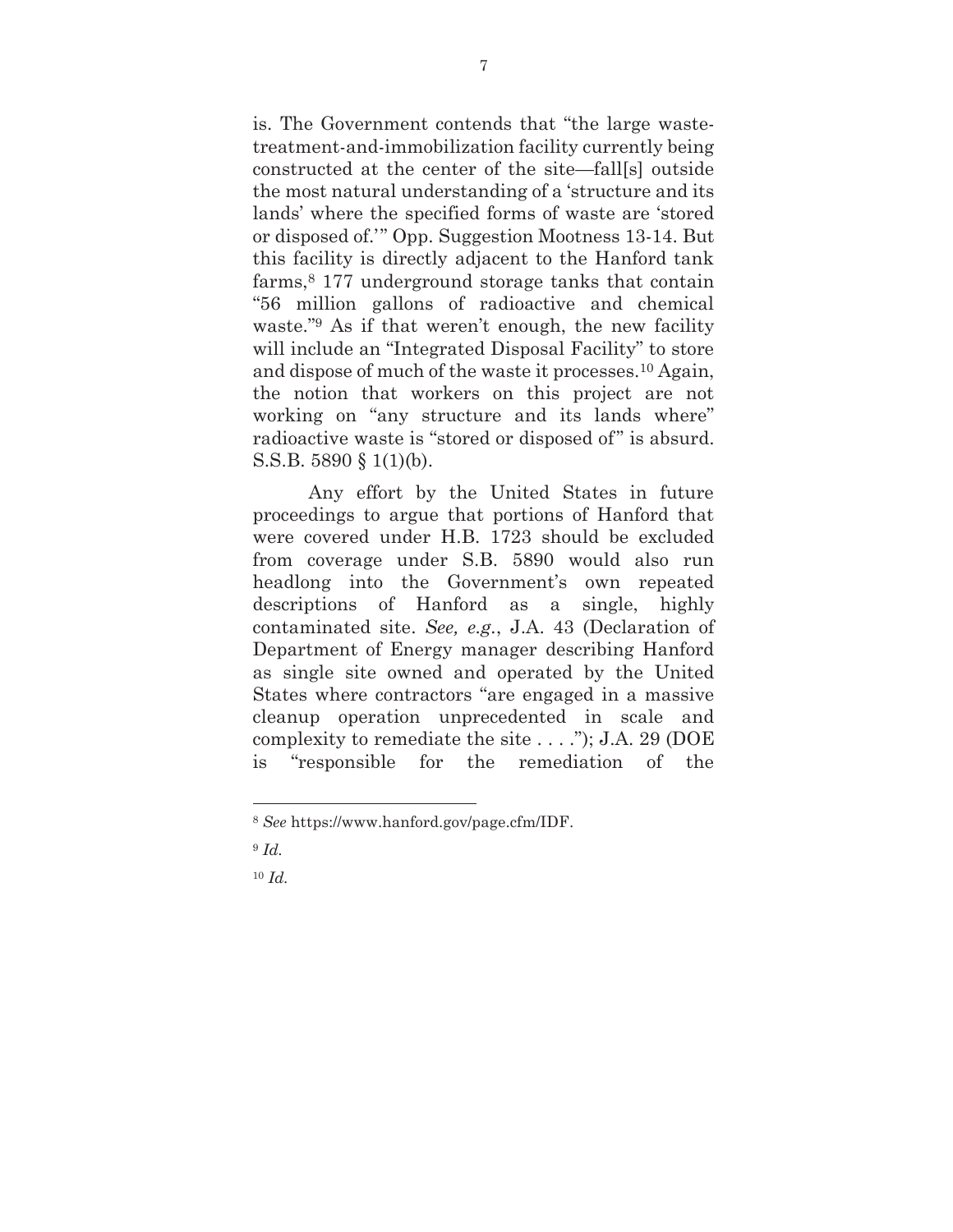environmental legacy of the United States' production of nuclear weapons, including that of its chief plutonium production facility—the Hanford Nuclear Reservation . . . ."); Pet. 3-4 ("the Hanford site 'generated significant amounts of highly radioactive and chemically hazardous waste.' "); U.S. Br. 4-5 (stating site was 560 square miles, that the "site . . . successfully produce[d] plutonium" and that later the "mission at Hanford shifted to cleaning up the extensive waste on the site"); CA.9.ECF.8 at 6 (contractors and subcontractors perform "federal cleanup activities on the Hanford nuclear site.").

Even if the Government were not so wrong on the facts, the legal flaws in its argument would undermine it entirely. While the United States is correct that state courts rather than executive agencies provide the definitive meaning of statutes, Opp. Suggestion Mootness 15, in Washington "[a] court must give great weight to the statute's interpretation by the agency which is charged with its administration, absent a compelling indication that such interpretation conflicts with the legislative intent." *Marquis v. City of Spokane*, 130 Wash. 2d 97, 922 P.2d 43, 50 (1996). Here, the state agency charged with implementing the statute, the Department of Labor and Industries, is a respondent and proposed the revised statutory language. L&I represents to this Court that it proposed and interprets S.B. 5890 to extend its protection to all workers at Hanford who were covered under H.B. 1723. This interpretation of the statute is entirely consistent with other evidence of legislative intent, such as legislative history making clear that the goal of S.B. 5890 was to expand the statute's coverage and cover any workers at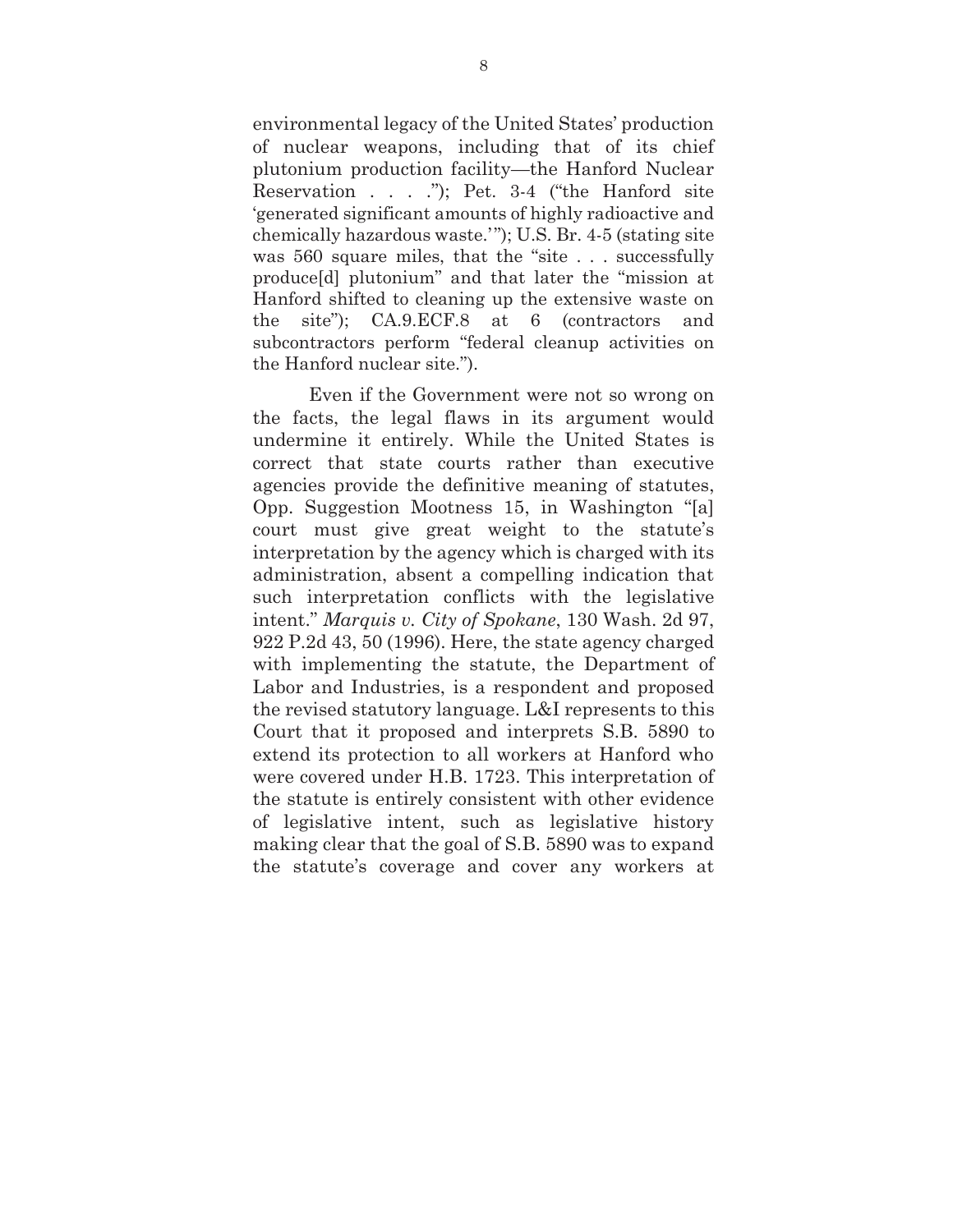Hanford who might previously have been excluded.<sup>11</sup> It is profoundly unlikely that a state court would reject a state agency's compelling interpretation of a statute the agency drafted and implements.

In sum, the statute's plain meaning, the facts about the Hanford site, and Washington courts' deference to agency interpretation all undermine the Government's argument that some claims under the old law would not be covered by the new law. Accordingly, invalidating H.B. 1723 would provide no effective relief to the Government, and the case should be dismissed as moot. The cases cited by the United States regarding the uncertainty of recovery address uncertainty of recovery on the merits of a claim; they do not speak to alleged uncertainty about whether a change in the law would make review and invalidation of the former law pointless. *See* Opp. Suggestion Mootness 15; *Mission Prod. Holdings, Inc. v. Tempnology, LLC*, 139 S. Ct. 1652, 1660 (2019) (holding case not moot where damages sought although ultimate recovery was uncertain); *Decker v. Northwest Env't Defense Center*, 568 U.S. 597, 609-10 (2013) (holding case not moot where prior rules regarding unlawful discharges of stormwater could still result in fines or liability).

The Court should dismiss the case as moot, vacate the ruling below, and remand for consideration of any residual claims the United States may have.

 $\overline{a}$ 

<sup>11</sup> *See Senate Bill Report: SSB 5890* at 4 (Feb. 12, 2022), https://go.usa.gov/xzkXx.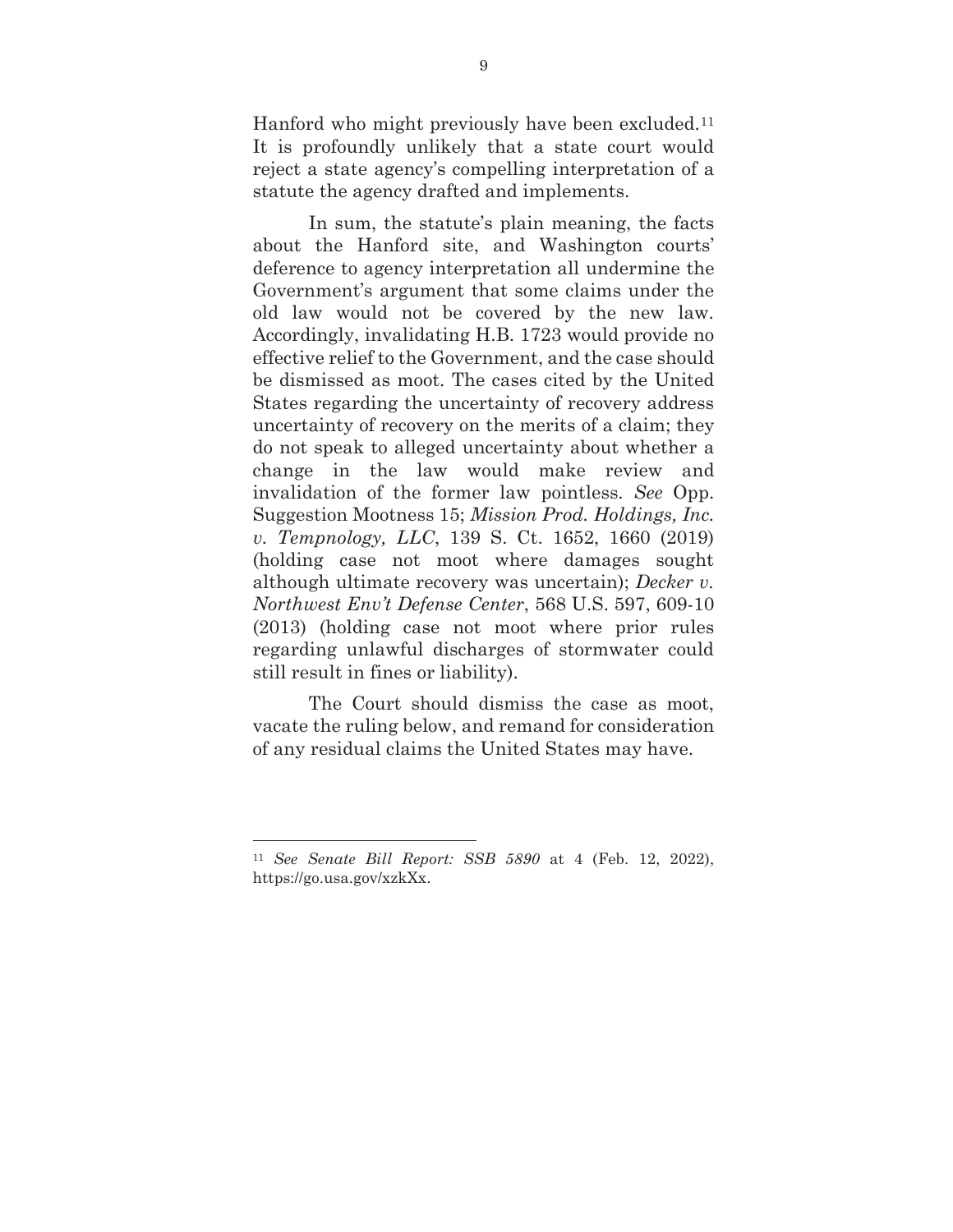### **B. Even if the Case Is Not Moot, the Speculative Possibility of an Insignificant Impact from Invalidating the Prior Law Does Not Merit this Court's Review**

Even when an intervening change in law does not render a case completely moot, the Court may vacate the lower court decision and remand for further proceedings to "conserve[] the scarce resources of this Court that might otherwise be expended on plenary consideration." *Lawrence v. Chater*, 516 U.S. 163, 167 (1996) (per curiam). The Court has used this practice in light of "a wide range of developments, including [the Court's] own decisions, new federal statutes, administrative reinterpretations of federal statutes, new state statutes, changed factual circumstances, and confessions of error or other positions newly taken by the Solicitor General and state attorneys general." Id. (citations omitted) (citing numerous cases).

Contrary to the United States' suggestion, uncertainty about the impact of a changed circumstance—even if there were any here—does not argue against such an outcome, but rather for it. *See Lawrence*, 516 U.S. at 172-73. In *Lawrence*, the Court discussed factors affecting the Court's practice of issuing a grant, vacate, and remand (GVR) when the government changes its interpretation of a statute or regulation and rejected the view that a GVR should only be granted when the outcome of the changed interpretation was certain: "It is precisely because of uncertainty that we GVR." *Id.* at 172.

In any event, the United States agrees that even under its expansive view of the potential impact of invalidating H.B. 1723, a reasonable approach to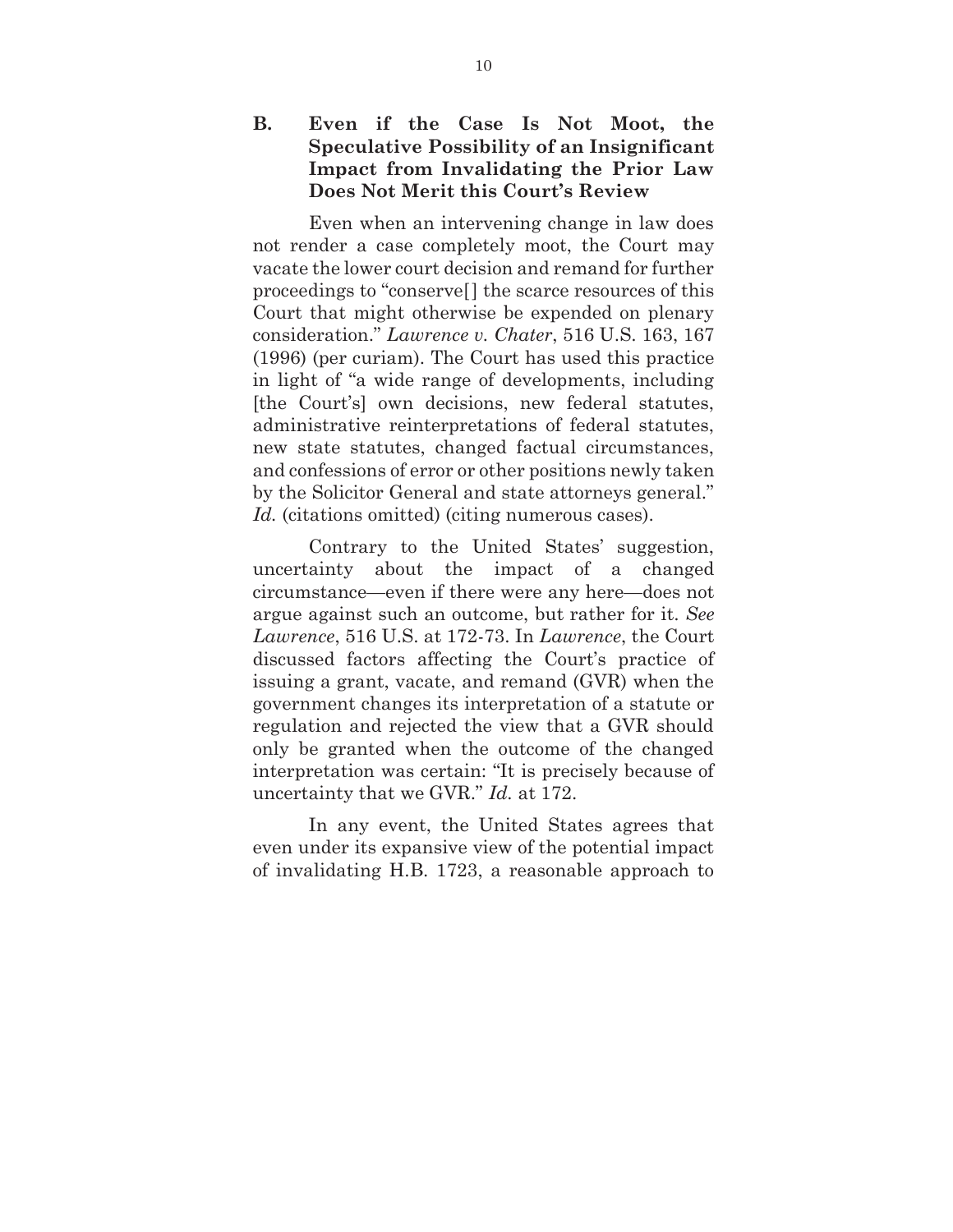the changed circumstances here would be vacating and remanding. Opp. Suggestion Mootness 18. In truth, because the practical impact, if any, of the Court's review would be far less than what the Government supposes, and because its other concerns are inapt, the Court should vacate and remand.

The United States first contends that the Court "generally resolves the question presented and leaves it to the parties and the lower courts 'at later stages of the litigation to decide' the legal effects of intervening developments." Opp. Suggestion of Mootness 18 (quoting *Chafin v. Chafin*, 568 U.S. 165, 177 (2013)). But the cases the United States cites for this proposition say no such thing. *Chafin* did not address an intervening development at all, but held that a party's request for vacatur of expense orders was not moot merely because it was disputed whether the party had waived that relief by not appealing the cost orders. *Chafin*, 568 U.S. at 177. The second case cited by the United States strays even further afield, addressing whether the political question doctrine precludes *district court* review of an issue; the case says nothing about prudential concerns governing this Court's discretionary review. *Zivotofsky v. Clinton*, 566 U.S. 189, 194 (2012).

The United States next relies on the alleged "concrete significance" of resolving the validity of H.B. 1723. Opp. Suggestion Mootness 18-19. But as discussed above, that significance is zero because all claims pending under H.B. 1723 are covered under S.B. 5890, so even if the Court were to invalidate H.B. 1723, the same claims would remain. But even adopting the United States' view, the concrete significance is minimal.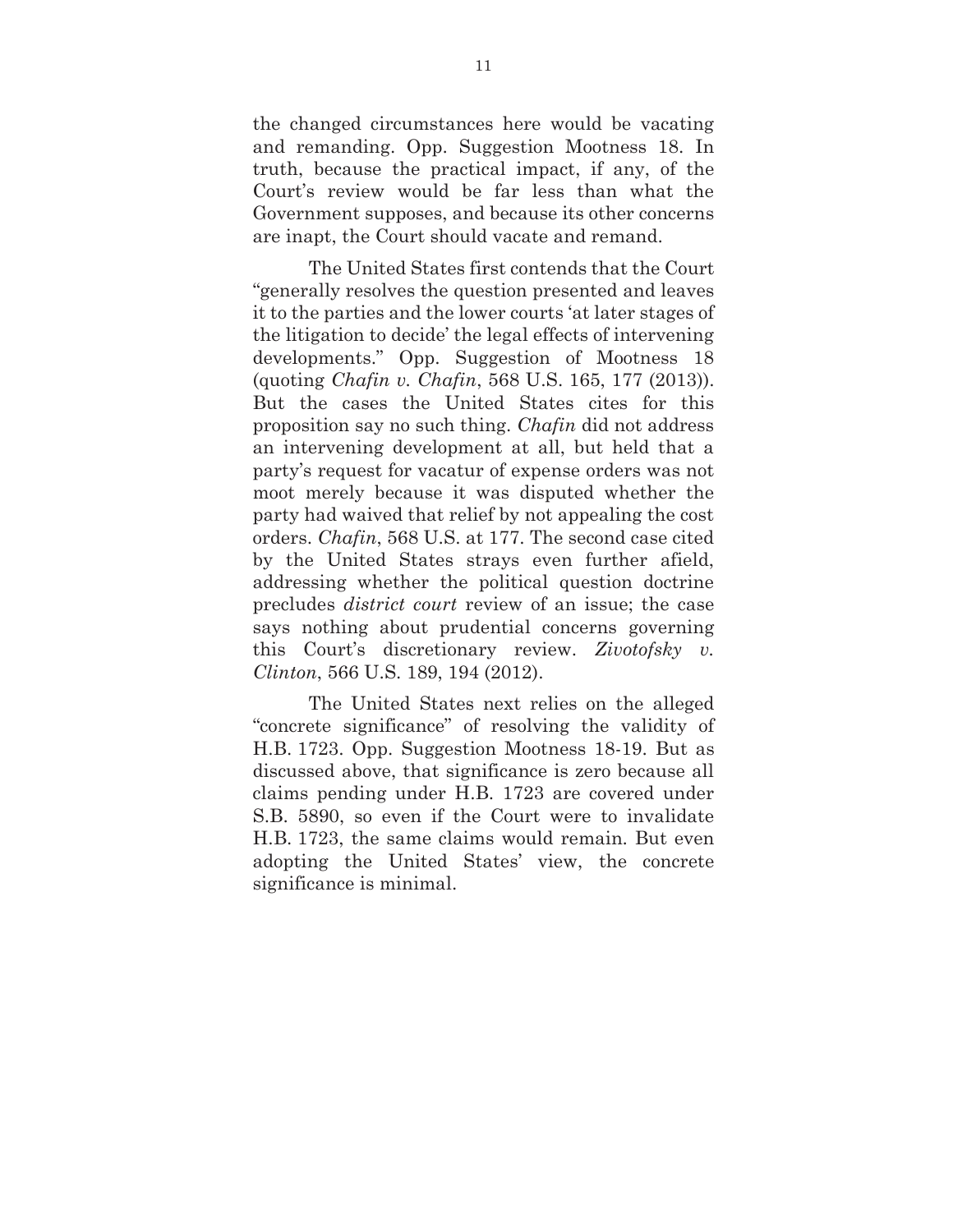The Government asserts that it has paid \$17 million in claims allowed under H.B. 1723, with an additional reserve of \$20 million set aside for future payments on those claims. Opp. Suggestion Mootness 11. But even if that entire amount were somehow recoverable, it would represent roughly one one-hundredth of one percent (0.01%) of the lowest estimate—\$323 billion—of what the federal government expects to spend cleaning up Hanford in the decades ahead. Letter from Doug S. Shoop, Manager, Dep't of Energy (Richland, WA), to David R. Einan, Manager, EPA (Richland, WA) & Alexandra K. Smith, Nuclear Waste Program Manager, Dep't of Ecology (Richland, WA) (Jan. 31, 2019), https://www.hanford.gov/files.cfm/2019\_Hanford\_Life cycle\_Report\_w-Transmittal\_Letter.pdf. (contains attachment: *2019 Hanford Lifecycle Scope, Schedule and Cost Report*, at pages ES-2 to ES-3) (contains attachment: *2019 Hanford Lifecycle Scope, Schedule and Cost Report*, at pages ES-2 to ES-3).

But the concrete significance is much smaller still. Although the United States asserts that it has challenged nearly all of the over 200 allowed claims under H.B. 1723, Opp. Suggestion Mootness 11, Washington Department of Labor & Industries records reflect that only 66 of those allowed claims are currently on appeal. App. 1a (Johnson Decl.). Unappealed claims are final under Washington law, precluding relitigation of issues. *Marley v. Dep't of Lab. & Indus.*, 125 Wash. 2d 533, 886 P.2d 189, 192 (1994).

 Therefore, the universe of claims that could theoretically be impacted by this Court's review of H.B. 1723 would be whatever portion of those 66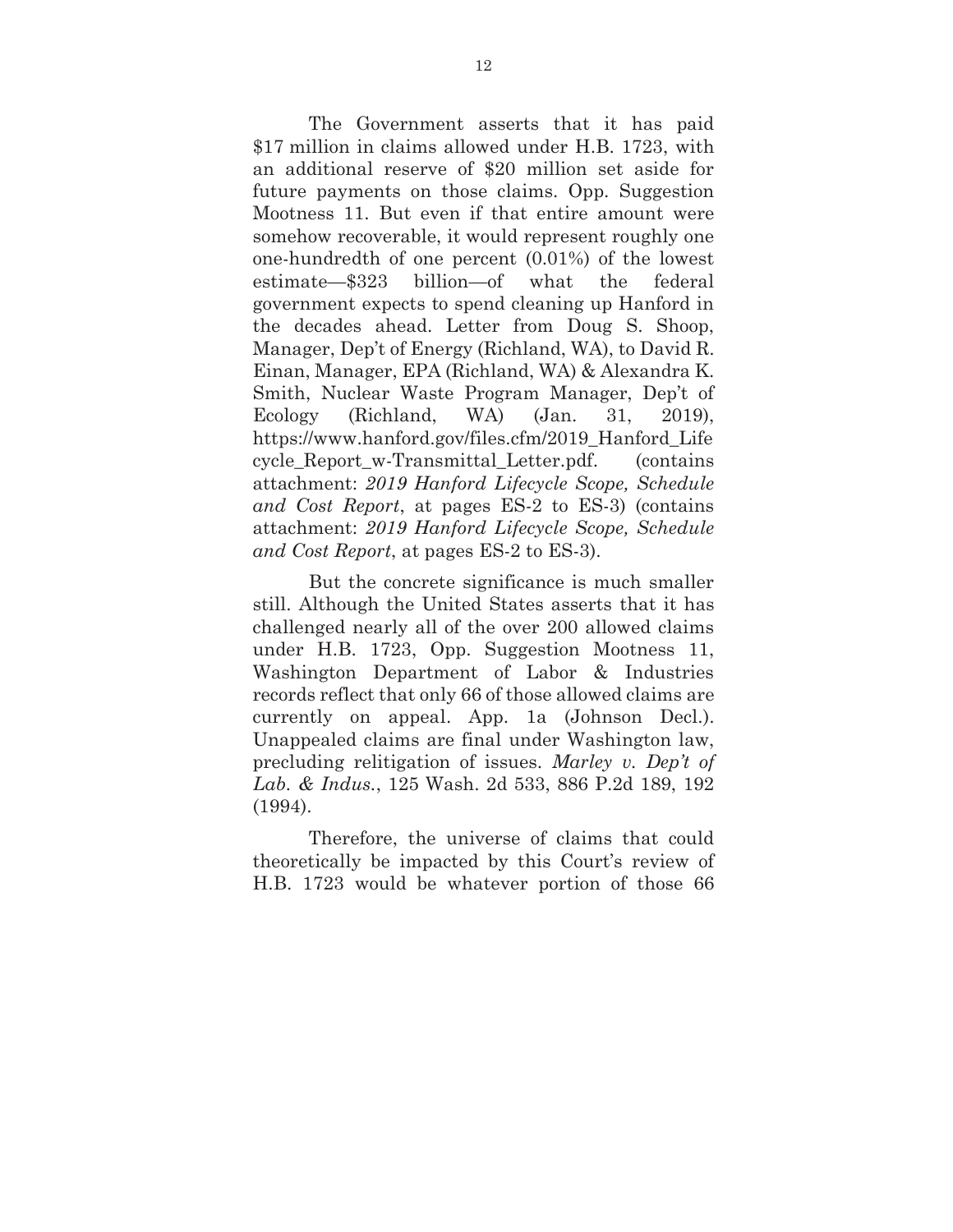claims that would not be allowed under S.B. 5890. As discussed above, the law and facts strongly suggest that this number is zero, and even the Government agrees it may be "relatively low." Opp. Suggestion Mootness 14. The concrete significance of this Court's review is thus slim to none.

 The Government next contends that review is warranted here despite its limited practical impact because the State allegedly brought about the intervening legal development for the purpose of insulating a favorable decision from the Court's review while continuing to subject the United States to the same harm. Opp. Suggestion Mootness 19. This argument is doubly wrong: the State is not insulating anything from review, and S.B. 5890 does not subject the Government to the same harm it alleged from H.B. 1723. Indeed, the cases cited by the Government to support its view show the opposite of what it claims.

The first objection, that the State allegedly passed S.B. 5890 to "insulate a favorable decision from review," Opp. Suggestion Mootness 19 (quoting *City of Erie v. Pap's A.M.*, 529 U.S. 277, 288 (2000)), makes little sense. The State is asking this Court to *vacate* the lower courts' decisions on mootness or prudential grounds; no "favorable decision" would survive.

The Government's objection here sounds in the doctrine of voluntary cessation, but that doctrine is generally inapplicable to changes in law for two reasons. First, a change in the law prevents a party from renewing its allegedly unlawful policy after the Court's dismissal, which is the primary concern of the voluntary cessation doctrine. *See Friends of the Earth, Inc. v. Laidlaw Env't Servs. (TOC), Inc.*, 528 U.S. 167,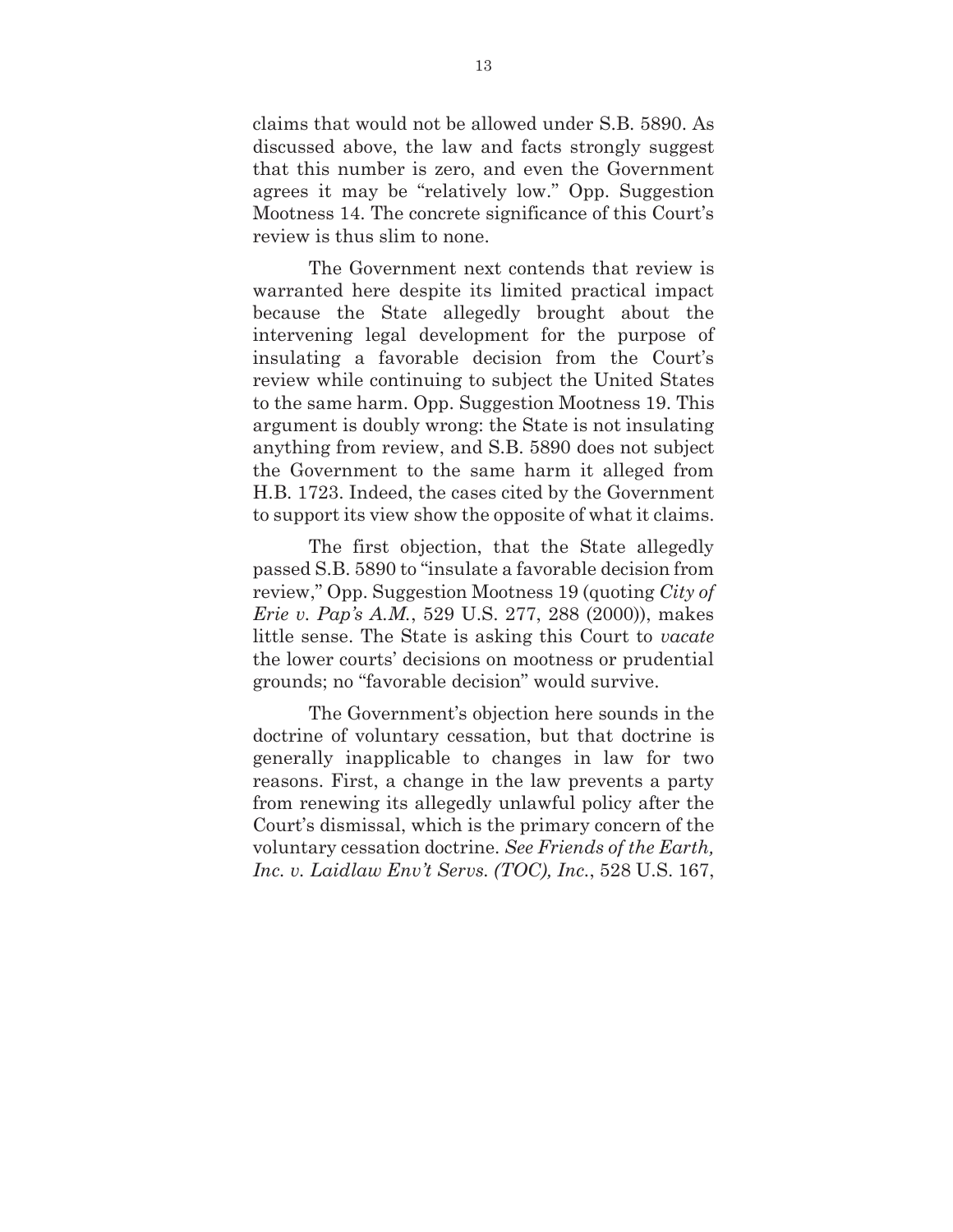189-90 (2000) (describing basis of voluntary cessation doctrine as preventing recurrence of challenged conduct); *Knox v. Service Emps. Int'l Union, Local 1000*, 567 U.S. 298, 307 (2012) (same). Second, when a state government goes through the process of enacting a new law, the presumption is that the new law has been enacted in good faith and is intended to be permanent. *See Nat'l Archives & Records Admin. v. Favish*, 541 U.S. 157, 174 (2004) (holding that in the absence of evidence to the contrary, courts presume that government agents have properly discharged their official duties) (citing cases); *Fed'n of Adver. Indus. Representatives, Inc. v. City of Chi.*, 326 F.3d 924, 930 (7th Cir. 2003) ("[A]ll the circuits to address the issue" have agreed that a change in law "moots a plaintiff's injunction request" because governmental entities are presumed to make such changes without any intent to revert to the prior law).

In fact, intervening changes in law occurring after the Court has granted certiorari routinely result in dismissal. *See* Suggestion of Mootness 13-14 (citing cases). Tellingly, the cases cited by the Government to support its argument that the Court views postcertiorari maneuvers as suspect involved private parties who could resume the allegedly unlawful activities after dismissal. Opp. Suggestion Mootness 19 (citing *City of Erie v. Pap's A.M.*, 529 U.S. 277, 288 (2000); *Knox v. Service Emps. Int'l Union, Local 1000*, 567 U.S. at 307). In *City of Erie,* the Court declined to dismiss as moot a challenge to a city ordinance prohibiting nude dancing when the establishment in question notified the Court post-certiorari that its business had closed. 529 U.S. at 287. The Court reasoned that the business "could again decide to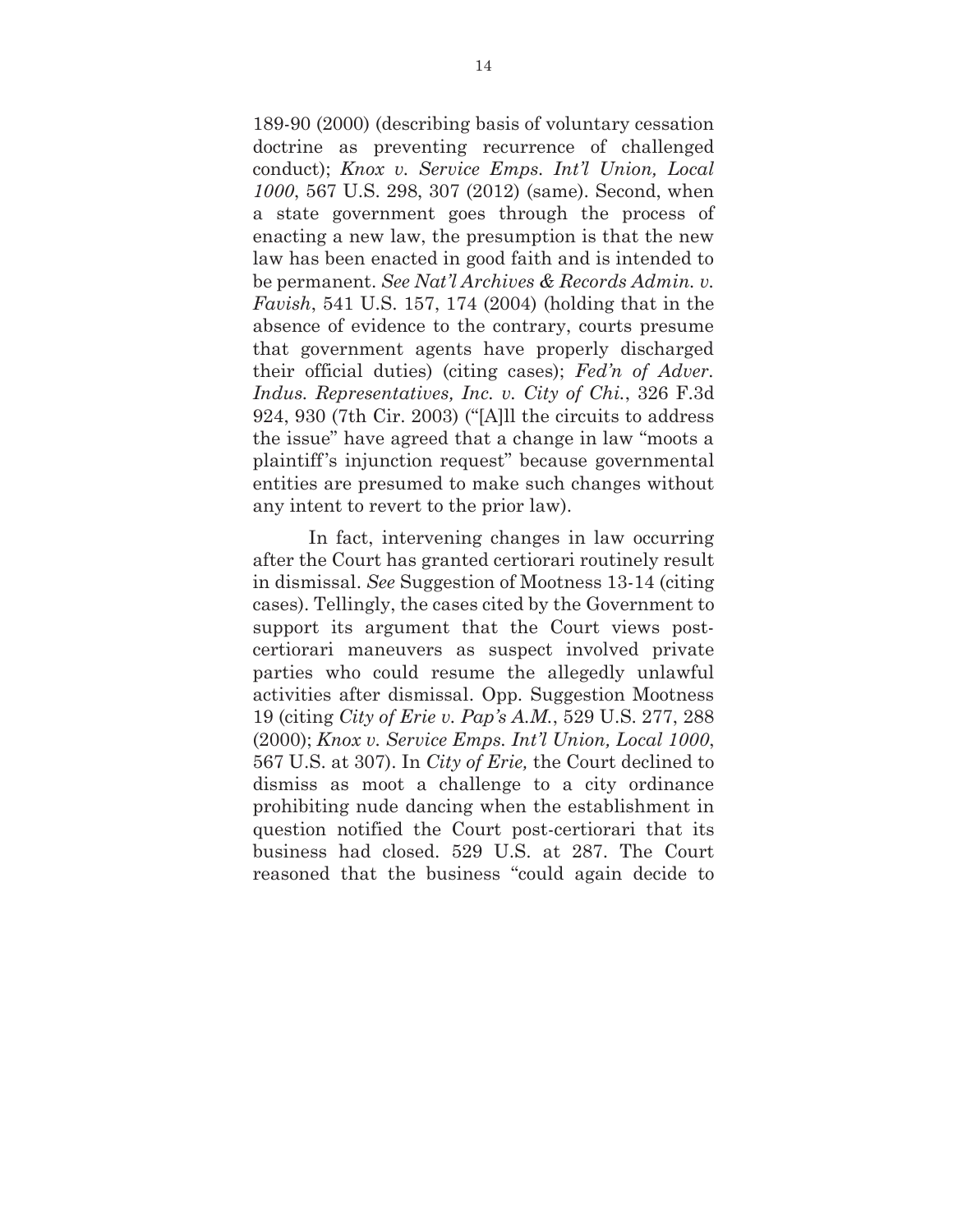operate a nude dancing establishment in Erie." *Id.* Likewise, in *Knox*, the Court declined to dismiss as moot a case challenging a union's use of nonmember payments after the union offered a refund postcertiorari, noting that the union could well collect similar fees in the future. 567 U.S. at 307.

By contrast, here the State has enacted a new statute and there is no indication that it will resume its previously challenged conduct. Instead, the State has responded to the alleged problems in its former statute to do just what the United States argued in this litigation the State can do: "extend to federal lands and facilities the same workers' compensation provisions that apply to similarly situated non-federal premises." U.S. Br. at 32-33.

This highlights the problems with the Government's second objection: the new law does not subject the Government to the "same harm" it alleged previously. Opp. Suggestion Mootness 19. The "harm" alleged in *this* case, from the United States' initial complaint through its petition and briefing to this Court, was "a state workers' compensation law that applies *exclusively* to federal contract workers." J.A. 38; U.S. Br. (I) (emphasis added). The Government repeatedly conceded previously that Washington could instead adopt a law that turned on working at a particular type of facility, whether on federal land or not, *see, e.g.*, Pet. 13, 16, 18, which is exactly what Washington has now done. Thus, while the Government may well object to the new law, as it recognizes elsewhere, that challenge will involve "different issues and require development of a different record." Opp. Suggestion Mootness 17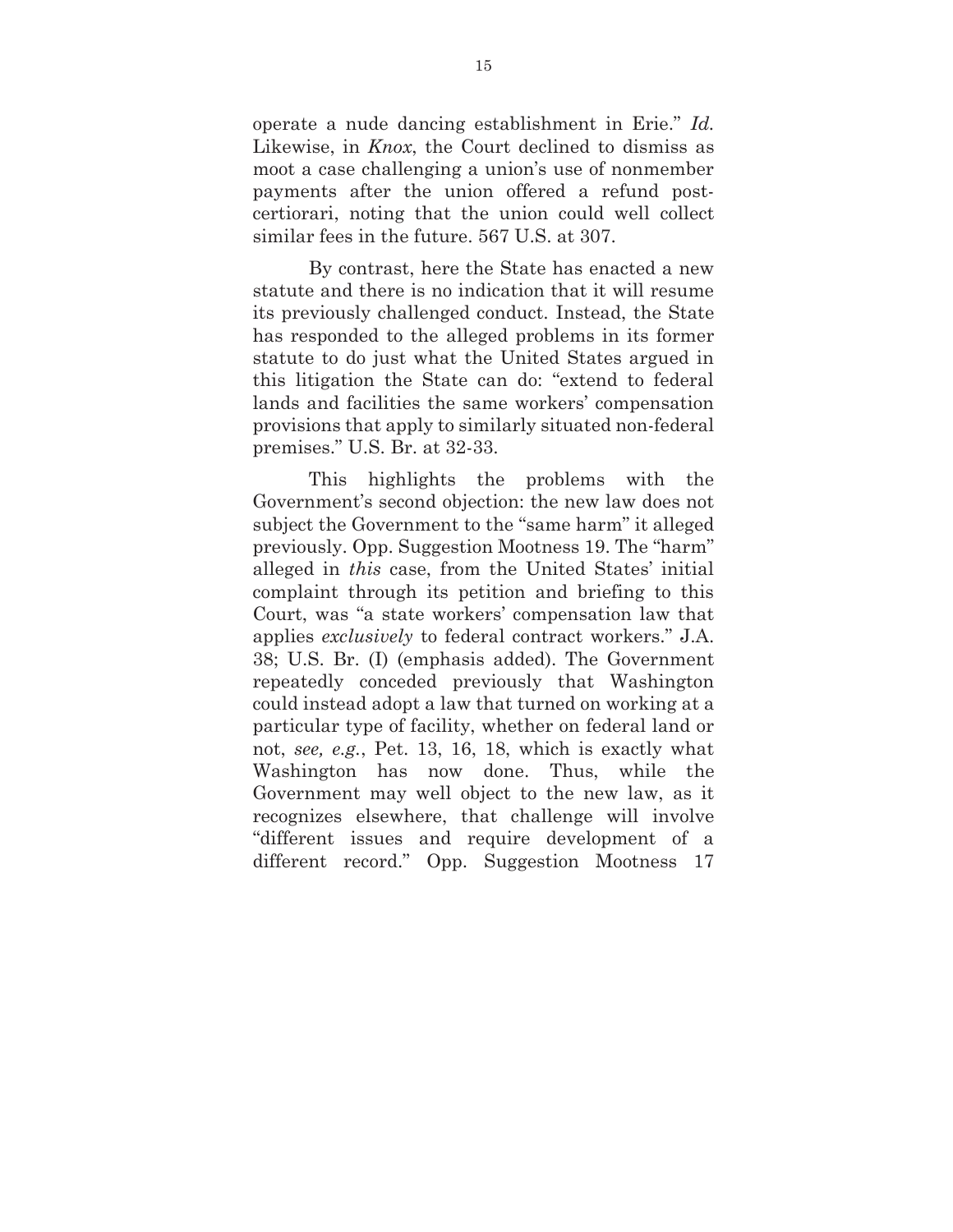(internal quotations omitted). This is not the same alleged harm.

This case is therefore more like cases the Court has dismissed after intervening changes in law where a party claims continuing harm from the new statute, *e.g.*, *New York State Rifle & Pistol Ass'n, Inc. v. City of New York*, 140 S. Ct. 1525 (2020); *Diffenderfer v. Central Baptist Church of Miami, Fla., Inc.*, 404 U.S. 412, 414-15 (1972), and less like the cases relied on by the United States, where the intervening law did not address the challenged conduct or merely reduced the frequency or amount of allegedly unlawful conduct. *See North Carolina v. Covington*, 138 S. Ct. 2548, 2553 (2018) (challenge to state redistricting based on alleged racial gerrymandering unaffected by redrawing district lines, some of which retained original districts); *Davenport v. Washington Educ. Ass'n*, 551 U.S. 177, 182 n.1 (2007) (new law merely caused allegedly unconstitutional requirement "to be applicable less frequently"); *Northeastern Fla. Chapter of the Associated Gen. Contractors v. City of Jacksonville*, 508 U.S. 656, 662 (1993) (new statute continued to disadvantage plaintiffs' efforts to obtain city contracts in favor of minority business enterprises, but merely "to a lesser degree"); Opp. Suggestion Mootness 19 (arguing that this case falls "comfortably" within the category of cited cases).

In short, it is a colossal understatement to say only that it would be "reasonable" to vacate and remand here on prudential grounds. In truth, it would be entirely unreasonable to issue a constitutional ruling in a case that will not affect any existing law and will have no practical impact. Even if the Court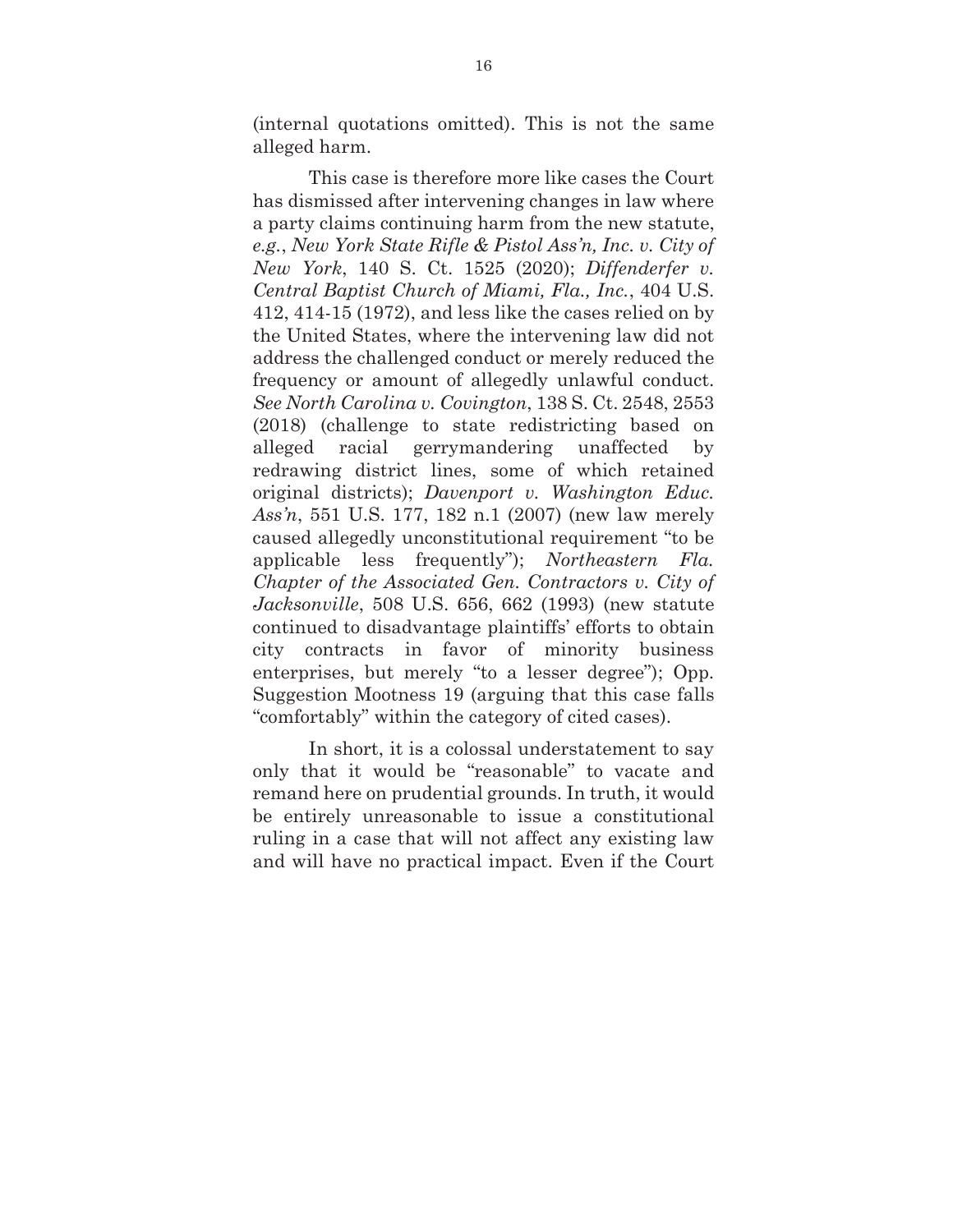concludes this case is not moot, it should vacate and remand.

### **CONCLUSION**

The Court should vacate the judgment of the court of appeals and remand to the district court for dismissal or consideration of whether the United States has any residual claims. In the alternative, the Court should exercise its equitable discretion to vacate the judgment of the court of appeals and remand for further proceedings.

#### RESPECTFULLY SUBMITTED.

ROBERT W. FERGUSON  *Attorney General* 

NOAH G. PURCELL  *Solicitor General Counsel of Record* 

ANASTASIA R. SANDSTROM  *Senior Counsel* 

PETER B. GONICK *Deputy Solicitor General*

1125 Washington Street SE Olympia, WA 98504-0100 *March 23, 2022* 360-753-6200